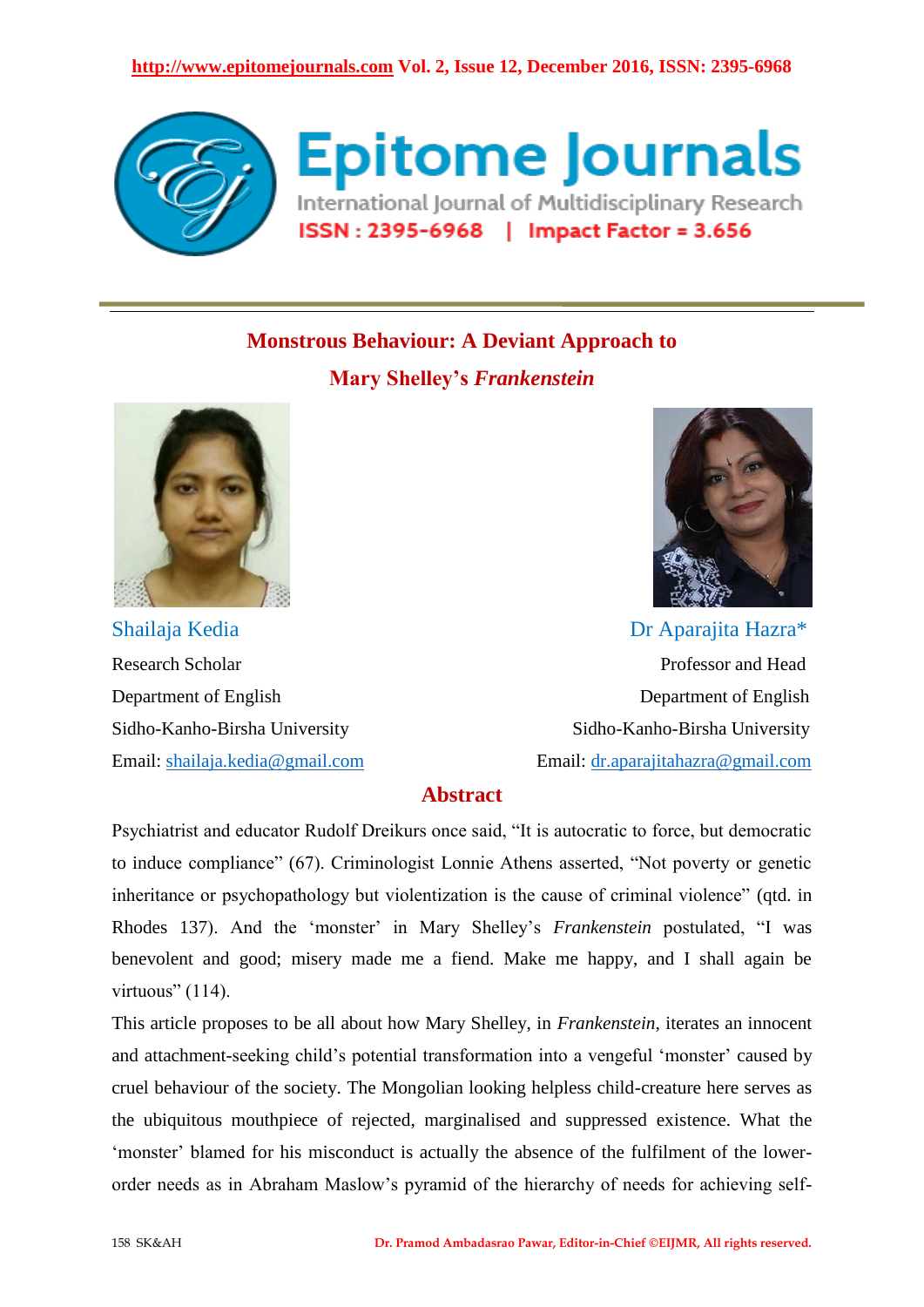actualization. Here, what Dreikurs would call the ‗active-destructive' child asserts that he indulged in revengeful behaviour only to seek attention by demonstrating his reaction against lack of secure relationship, thereby clinching what psychologists and criminologists today claim in saying that lack of recognition for good behaviour catalyses misbehaviour in children.

This paper aims to take up a psychoanalytical perspective a la the theories of Merton and Sykes and Matza, alongside Urie Bronfenbrenner's Ecological Systems Theory to analyse the subtleties of the formative influence exerted by the so called grown-up world on the impressionable child psyche.

## **Key words :**

Pyramid of hierarchy of needs, Maslow, Lonnie Athens, Violentization, Ecological Systems Theory, Urie Bronfenbrenner, active-destructive, Rudolf Dreikurs, Sykes and Matza, Merton, strain theory.

## **Research Paper**

#### **Introduction:**

The novel *Frankenstein; or, The Modern Prometheus* by Mary Shelley published in 1818 is a novel dealing with the creation and development of a grotesque and sentient creature in an unorthodox scientific experiment. Although the novel's biographical, feminist, scientific, historical and many other interesting aspects have been analysed by different critics; the behavioural aspect of the creature through deviant approach has not been analysed so far. The novel is also a tale of an abandoned and physically deformed attachment-seeking child who is forced to take up 'active-destructive' role to demonstrate its reaction against lack of secure relationship. Here, the crucial role of the sensitive child's rejection by its creator and society in making it maladjusted and rebellious also becomes an engaging prospect of analysis.

#### **Background:**

The theme of deviant behaviour is taken up by litterateurs from ancient times. Many works of literature present the conflict between character and society in which an individual character manifests deviant behaviour by not conforming to his/her society's norms. The theme of nonconformist behaviour in part of Paris, Prince of Troy, in his abduction of Helen, wife of king Menelaus, caused the Trojan War. Prometheus's act of disobeying Zeus in his creation of mankind and giving fire to them stolen from mount Olympus is a well-known episode from Greek mythology. The act of abdicating the ancient Roman goddess Proserpine by Pluto, the king of the dead, and her subsequent residing in earth and hades for six months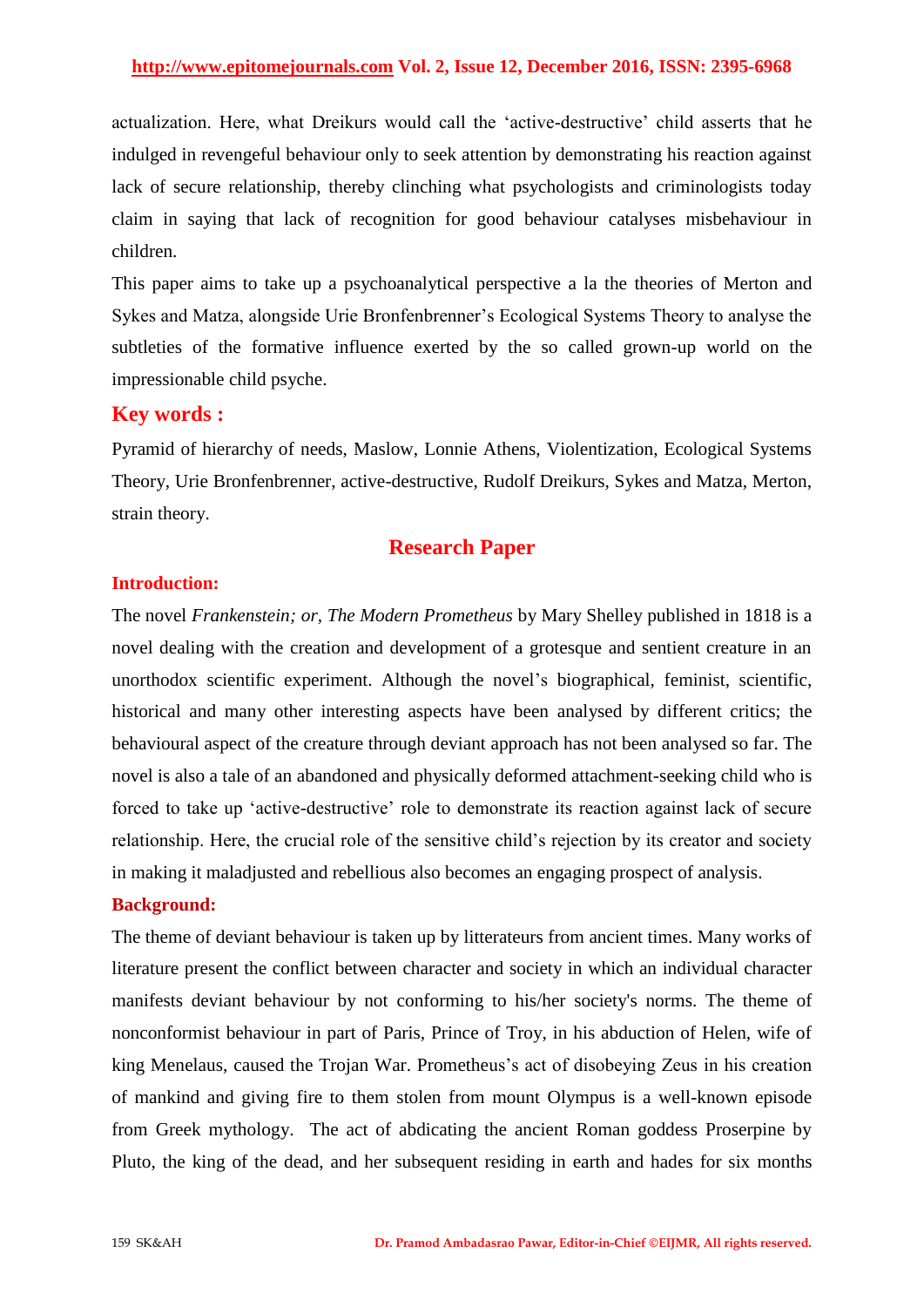cyclically cause cycle of season according to Roman mythology. The episode of abduction of Sita by Ravana caused the legendary war of *Ramayana* in Hindu mythology. The theme of deviant behaviour also permeates in Islamic myth in the form of the deprivation of Husain and his followers from accessing water by Umar ibn Sa'ad in the battle of Karbala.

The English epic *Paradise Lost* too deals with the theme of deviant behaviour in terms of the rebellion of the Fallen Angels against their legitimate ruler God. The picaresque novels of the eighteenth century dealt with the adventures of deviant characters. Sentimental novels too had some deviant male characters as the tormenters of virtuous, sentimental heroines. During her contemporary period, Mary Shelley found Coleridge's 'The Ancient Mariner' and ‗Christabel' dealing with the terrific results of deviant behaviour. The protagonist in ‗The Ancient Mariner' broke his bond with Nature by killing the albatross while the protagonist in ‗Christabel' broke accepted social norms by staying in wood at midnight alone. All of Byronic heroes are presented as tortured outcasts in revolt against the tyranny of social order and authority.

### **Historical and biographical references:**

Being born on the onset of French Revolution, Mary Shelley knew the fact that the tortured and deprived citizens of France guillotined their callous torturer Louis XVI. The Haitian Revolution also manifested the vengeance of the oppressed. This made Mary Shelley well aware of the fact that brutalized people become brutal. She was naturally dismayed by the abandoning behaviour of Lord Byron and Gilbert Imley towards their children. The incidence of her own rejection by William Godwin after her elopement with Percy Shelley and the latter's showing signs of callous parenthood in his refusal of taking custody of his children with Harriet and his having adulterous relationship with women made Mary Shelley sensitive to the misery of others. Her awareness of galvanization of dead bodies of hanged men by notorious alchemists such as Conrad Dippel and Giovanni Aldini made her recognize the sacrilegious act of disturbing the dead. These brutal and profane activities must have enabled and inspired Mary Shelley to write the tale of a tortured individual's vengeance against society during the competition held at Villa Diodati.

#### **Exposition:**

The novel posits many characters in their attempt to escape from conflicting and frustrating situation by assuming defence mechanism. As for instance the lieutenant of Walton's, a frustrated lover, accepted the alternative goal of being ‗a man of wonderful courage and enterprise…madly desirous of glory, or rather…of advancement in his profession' (8). Likewise, R. Walton, a failed writer, chose the alternative goal of proving his worth in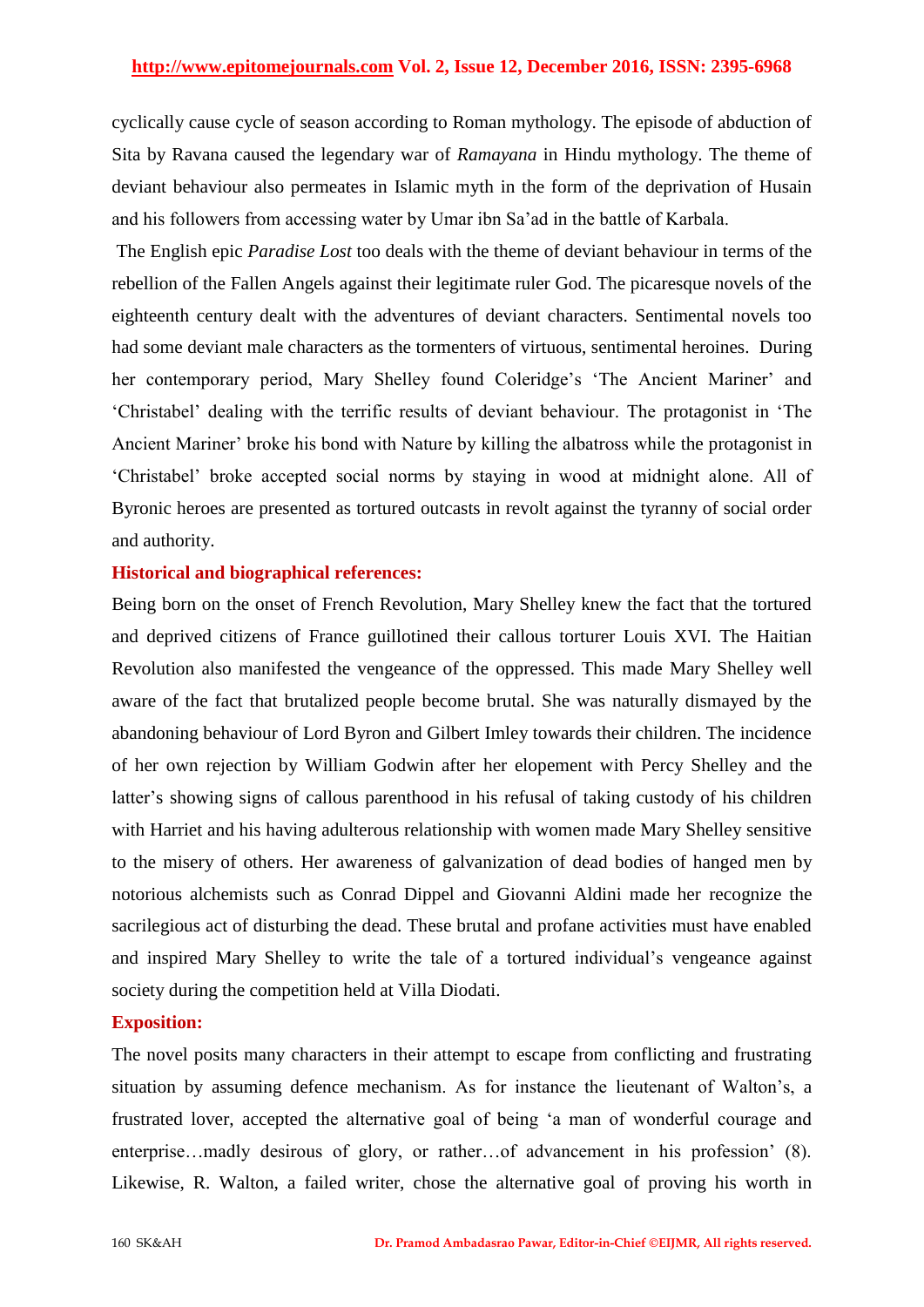scientific field. Thus they assumed a socially acceptable and socially laudable goal by sublimating their unfulfilled goals. Victor Frankenstein also assumed the defence mechanism of rationalization. He denied his failure of assuming responsibility for his creation by naming the creature as 'hideous enemy' (226) and emotionally insulating himself from his near and dear ones by avoiding company. R. Walton displaced his frustrated feeling of love to Frankenstein when being in 'want of a friend' (7). Similarly, the child-creature assumed aggressive behaviour as defence mechanism to reduce its frustration induced by an apathetic society.

#### **Motivational aspect of the creature's needs:**

The novel, *Frankenstein*, has three narrators – R. Walton, Frankenstein and the Creature. One may find it amazing that while the first two narrators had higher goals in life as they expressed their wish or at least ability to contribute to the welfare of mankind, the last narrator was satisfied with bestial activity of killing and destroying. However, the motivation and behaviour of the characters become elucidated when explained in the light of Maslow's hierarchy of needs. Maslow's theory suggests that one must be able to procure food and shelter before one desires for personal security. Only after procuring personal security can a person wish for friendship, intimacy and family. Then comes the need to feel respected. After mastering all of the previous level needs one tries to realize one's full potential. While analysing the characters of Walton and Frankenstein we find them as having the potential to realise their lower order needs. Therefore, they tried to achieve fame through exploring their full potential in the field of scientific knowledge. While dealing with the conditioning of life of the creature we find that it more powerful and more adaptable than any human being. Through analysing its character we find that its physiological needs and safety needs were at stake and its need for love, belongingness, and esteem was thwarted. This made it assume the vengeful and destructive behaviour to dispel the barriers in reaching its lower order needs.

#### **The positioning of the creature in bio-ecological system:**

Enquiry into the behavioural aspect of the creature leads us to find explanation in its process of socialization. The positioning of the creature as a physically deformed child and its interaction with its environment helps us in explanation of its behaviour through the study of Urie Bronfenbrenner´s ecological system theory. According to Bronfenbrenner, development and socialization are influenced by the different width circles of the environment with which a person is in active inter-relation. This includes three significant assumptions: 1) person is an active player, exerting influence on his/her environment, 2) environment is compelling person to adapt to its conditions and restrictions and 3) environment is understood to consist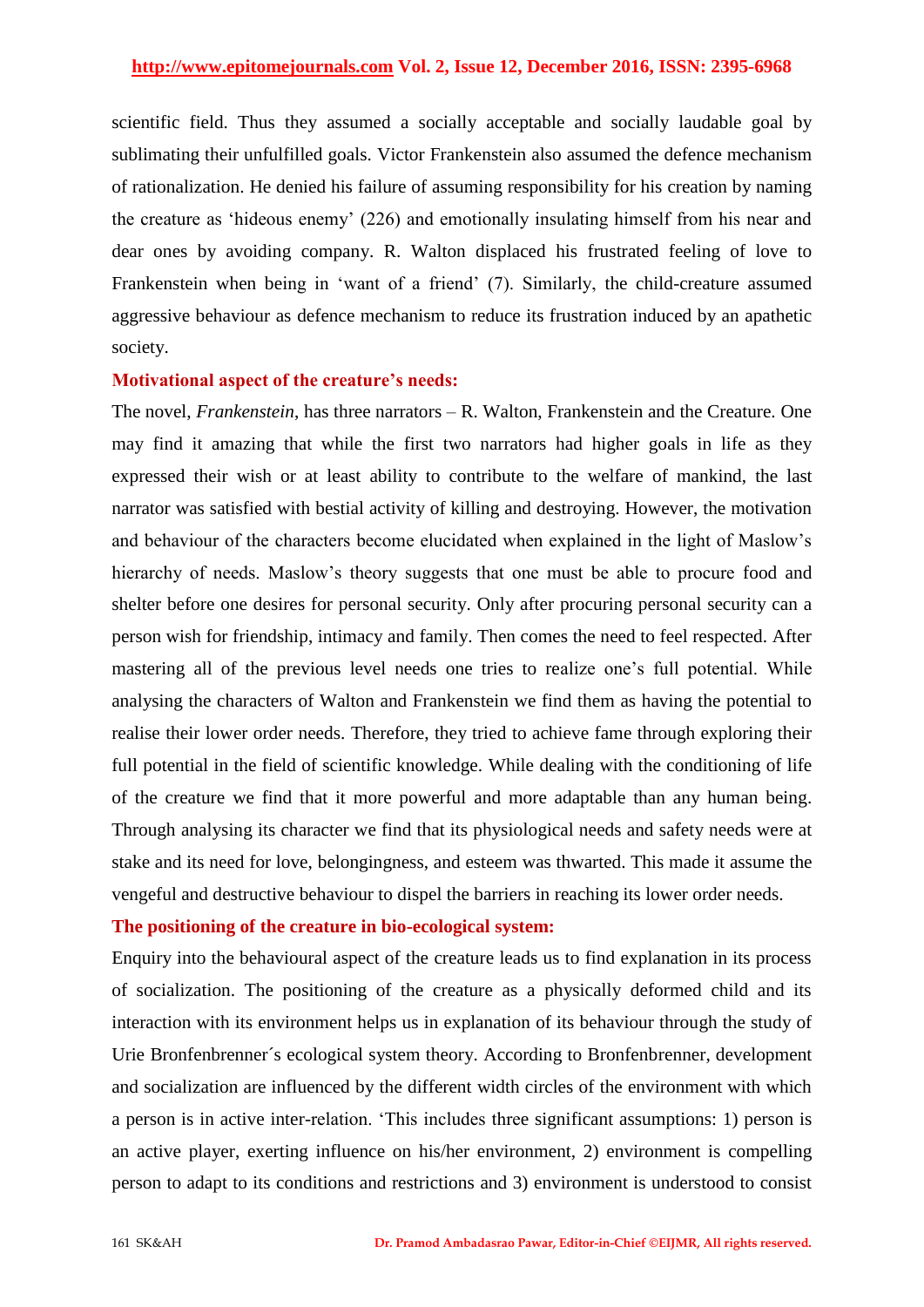of different size entities that are placed one inside another, of their reciprocal relationships and of micro-, meso-, exo- and macrosystems' (Saarinen 88). In case of creature, we find its rejection at the point of its generation. The very anguish experienced by the creature is expressed in the epigraph of the novel taken from *Paradise Lost*:

‗Did I request thee, Maker, from my clay

To mould me man? Did I solicit thee

From darkness to promote me?'(743-5; bk. 10)

The choice of the epigraph signifies the grudge of the creature toward Victor for abandoning it in an abject condition in a world relentlessly hostile to it. The epigraph further foists responsibility upon Victor of the creature's ugliness and eventual evil. The creature's relation to its microsystem is pointed out by its words, ‗I, the miserable and the abandoned, am an abortion, to be spurned at, and kicked, and trampled on' (275). This situation shows the childcreature's positioning in the bio-ecological system as whatever cognitive or motor behaviour it showed its visible biological deformity was more influential to people in making it abhorred.

#### **Active-destructive role of the progeny:**

Now as one analyses how the progeny differs from other children in its behaviour, one finds whereas other children show attachment to their parents and try to emulate them, ironically enough one finds the progeny of Victor Frankenstein trying to destroy its creator. Its activity can be analysed through Rudolph Dreikurs' theory of child development. Dreikurs has posited that when a child fails to attain positive response of the society, it tries to attract attention towards itself by assuming active-destructive role. Through the speech of the creature relating to the murder of Clerval, it can be testified that its active-destructive was an attempt to draw the attention of its creator to its misery– ‗Not the ten-thousandth portion of the anguish that was mine during the lingering detail of its execution. A frightful selfishness hurried me on, while my heart was poisoned with remorse. Think you that the groans of Clerval were music to my ears? My heart was fashioned to be susceptible of love and sympathy, and when wrenched by misery to vice and hatred, it did not endure the violence of the change without torture such as you cannot even imagine' (272).

#### **Analysing deviant behaviour through strain theory:**

Merton's analysis of deviant behaviour helps us analyse any deviant behaviour. Through his strain theory, we find the reason for deviant behaviour of any individual is the individual's inability to accept cultural gaols and means. As we analyse the normal cultural gaols and means placed before a normal new-born baby we find its goal is to love and respect its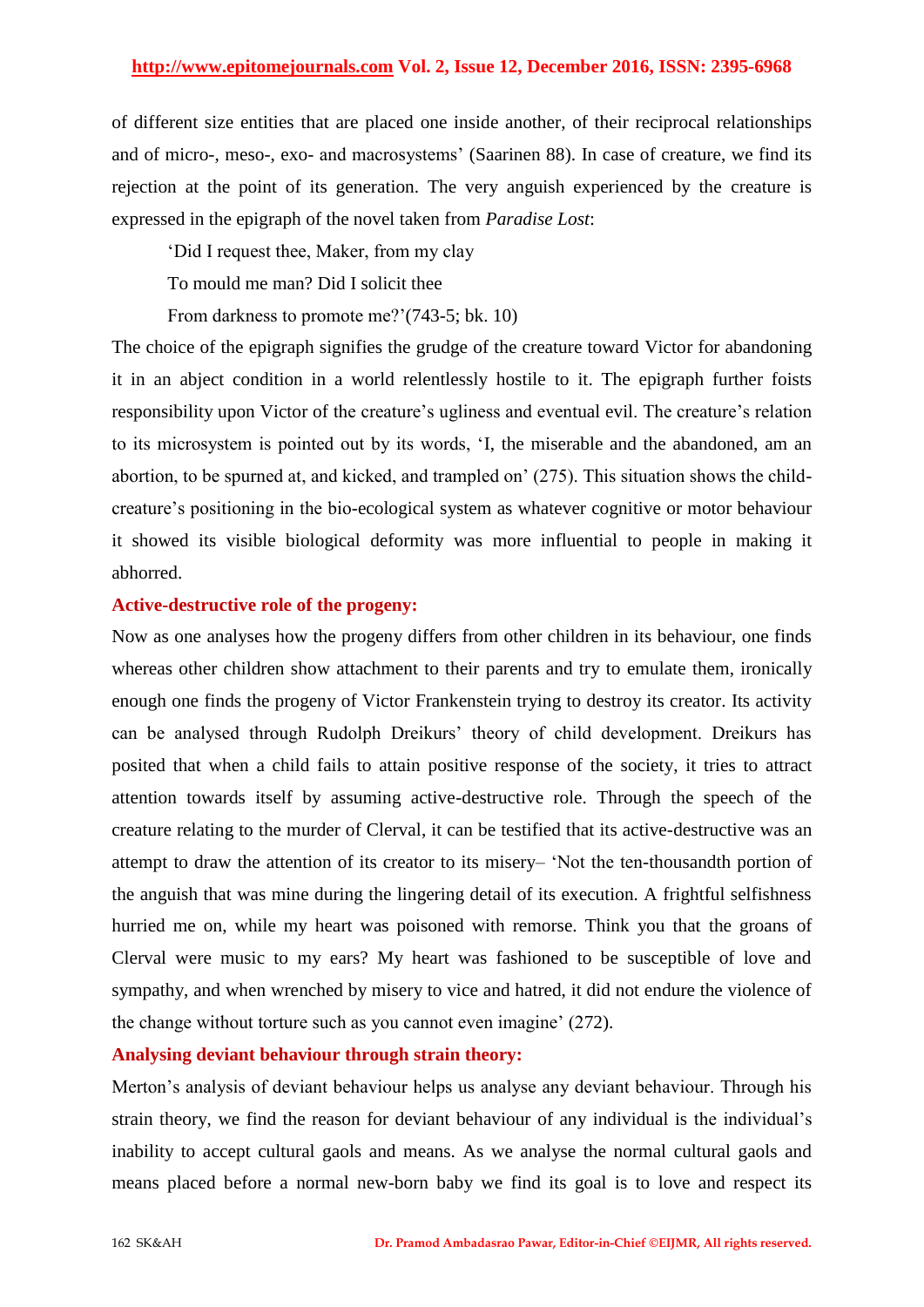parents and learn things to adapt to its immediate environment. The means to achieve the goals can be put as active help, support and nourishment provided by parents and immediate environment. The creature, in the novels although born as a full-fledged being, also needed parental care. However, it had to sorrowfully recount to its creator, 'No father had watched my infant days, no mother had blessed me with smiles and caresses; or if they had, all my past life was now a blot, a blind vacancy in which I distinguished nothing' (142).

In spite of its genuine attempt to find love and belongingness within De Lacey family, it found only abhorrence. When it found all its attempts at reconciling with mankind thwarted, it rejected the cultural goal and means to attain reconciliation by setting the goal of finding equally hideous female counterpart to share its abject condition through causing its maker comply with its demand. The refusal to fulfil this demand by Victor made the creature vengeful and determined to make its creator suffer. The inability on the part of Frankenstein to understand his duty to his creature obviously played a significant role in igniting deviant behaviour of the creature.

#### **Neutralization and violentization of the creature:**

According to Gresham Sykes and David Matza, guilt and shame dissuade most adolescents from engaging in criminal or delinquent acts. The 'malum in se' acts of killing and injuring the innocent creature seemed justified to human beings in the novel due to their finding its physical deformity abhorrent. The denial of victim in part of the human beings subsequently assured the creature of the lack of virtue in human beings. This further made it justify the injury on human beings perpetrated by it. The recollection of injustice received by the creature made it utter, ‗Am I to be thought the only criminal, when all humankind sinned against me? Why do you not hate Felix, who drove his friend from his door with contumely? Why do you not execrate the rustic who sought to destroy the saviour of his child? Nay, these are virtuous and immaculate beings! I, the miserable and the abandoned, am an abortion, to be spurned at, and kicked, and trampled on' (275). Thus we find constant categorization, labelling and stigmatization of the creature with the epithets such as monster, devil, fiend, demon, wretch, vile insect, demonical corpse as well as its treatment as such made it internalize the trait by assuming monstrous activities. The institutional knowledge, which makes one assume a different looking person as evil, took the toll of the inherent goodness of the creature as it freed the creature from guilt or shame. This made Frankenstein's prophesising his creature as enemy self-fulfilling as it indeed worked on destroying all of Frankenstein's friends and making his life miserable. Brutalization of the innocent and benevolent infant thus made it desperate to do something about the violent treatment. The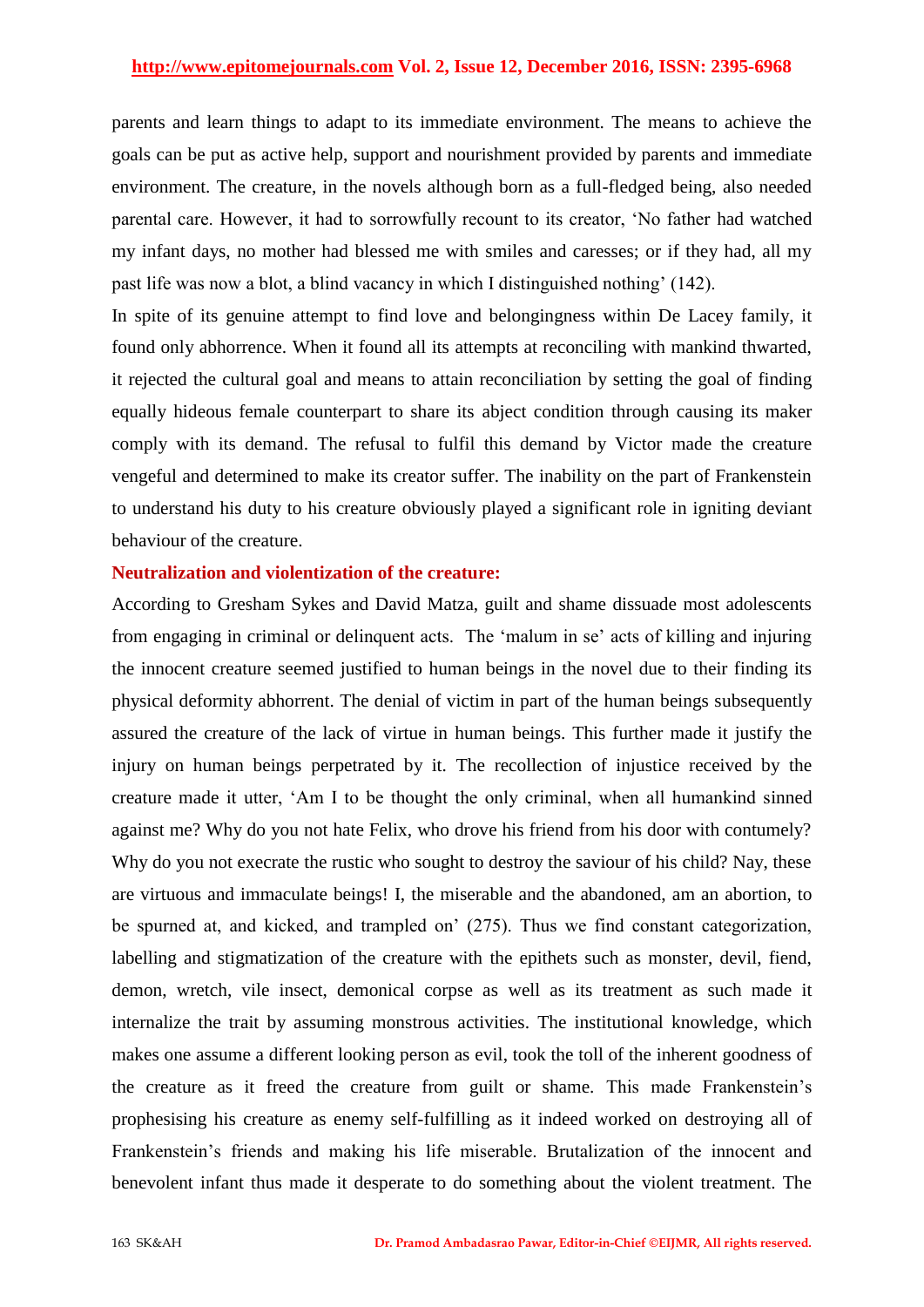transition from a resolution to use violence to its actual use led the child-creature to the third stage of the Lonnie Athens' Violentization Process.

#### **Victimization causing suicide:**

In the field of criminology, Lonnie Athens developed a theory of how a process of brutalization by parents or peers that usually occur in childhood results in violent crimes in adulthood. Richard Rhodes' *Why They Kill* describes Athens' observations about domestic and societal violence in the criminal's backgrounds. The 'demeanour of the De Lacey family towards the monster makes it evident that however ideal a family may be, it is always insular enough to exclude anything or anyone having the potential to pose a threat to it. The creature, doomed to the exclusion from any family format, epitomizes this flaw in the concept of domesticity' (Hazra, 240). Indeed, this societal flaw debarred the creature from having any personal friend. The creature's both desires— of being accepted in the human society and having a companion 'as deformed and horrible as' (173) itself –were denied by the society. This made it adopt antisocial behaviour and finally to manifest the ultimate deviant behaviour through committing suicide. Its being infested with all the major factors conducive to suicidal behaviour – 'poor social background, disrupted relations and antisocial behaviour' (Allebeck & Allgulander, 1990, p. 5) caused the incidence.

#### **Conclusion:**

Thus, the depiction of birth and growth of the creature named as 'monster', in the novel, demonstrates the role of society in causing deviant behaviour as it raises the question as to who the real monster is. It is indeed asserted by Elizabeth Lavenza in the novel that when ‗misery…come home…men appear… as monsters thirsting for each other's blood' (104). ‗The novel makes it clear that before being rejected by its creator, its ‗father', before being stoned by the villagers and before being shot by the villagers, and before being shot by the father whose daughter he had saved from drowning, the 'monster' had shown no signs of violence. It is only when he comes in touch with the mean vindictiveness and insularity of the human world that he learns to be violent' (Hazra, 239). Thus, the interrogation of the cause and the nature of the behavioural aspect of the creature leads us to find explanation in deviant psychology. It further helps us explore the unnatural power relation existing in patriarchal system that works to nullify the possibility of existence of female beings of 'same nature' (176) as male through labelling any of the system's adversary as deviant.